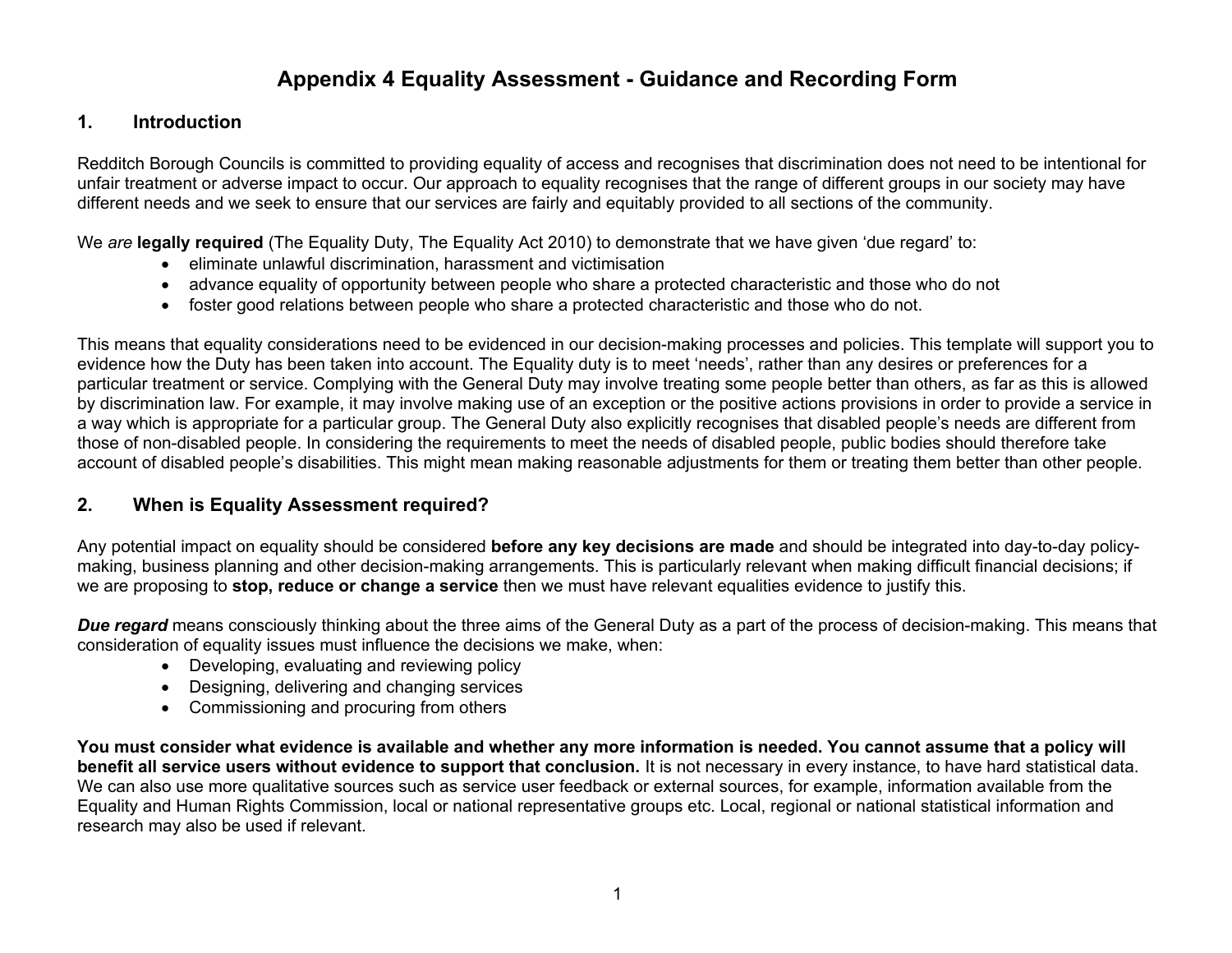## **3. How is the Equality Assessment to be carried out?**

To assess a service or policy, consider and use any or all of the following options:

- Walk through the processes as a customer would, or as a member of staff and test it from their point of view this can be done by the service manager or jointly with the team. Record this experience and make a record of any actions required as a result.
- Set up a customer test with volunteers from community or staff groups. Get them to access the service from start to finish, assess their experience and feedback. Make a record of what was discovered, who the group members were and any actions required as a result.
- Conduct statistical analysis from any service usage information available or customer satisfaction surveys looking for patterns of usage by defined equality groups and obvious gaps in usage.

If further evidence comes to light after the initial completion of this assessment, if possible, go back to the original assessment and update it. Equality Assessment should be seen as a living, on-going process rather than a one off exercise.

## **4. Who carries out the assessment?**

The manager of the service is responsible for ensuring that the assessment is carried out and recorded on this form. A list of every completed Equality Assessment will be published on the relevant Council's website. Any Elected Member or member of the public can ask for copies of the assessment and any information that has been used in the completion of the assessment.

## **For further information or assistance please contact:**

Policy Team on 01527 548284 or 01527 881616 or [equalities@bromsgroveandredditch.gov.uk](mailto:equalities@bromsgroveandredditch.gov.uk)

#### **Useful documents:**

[Bromsgrove](https://www.bromsgrove.gov.uk/media/3430250/Bromsgrove-Equality-Strategy-2017-2020.pdf) Equality Strategy

[Redditch](https://www.redditchbc.gov.uk/media/3430256/Redditch-Equality-Strategy-2017-2020.pdf) Equality Strategy

Quick start guidance to the Equality Duty can be found [here](https://assets.publishing.service.gov.uk/government/uploads/system/uploads/attachment_data/file/85041/equality-duty.pdf)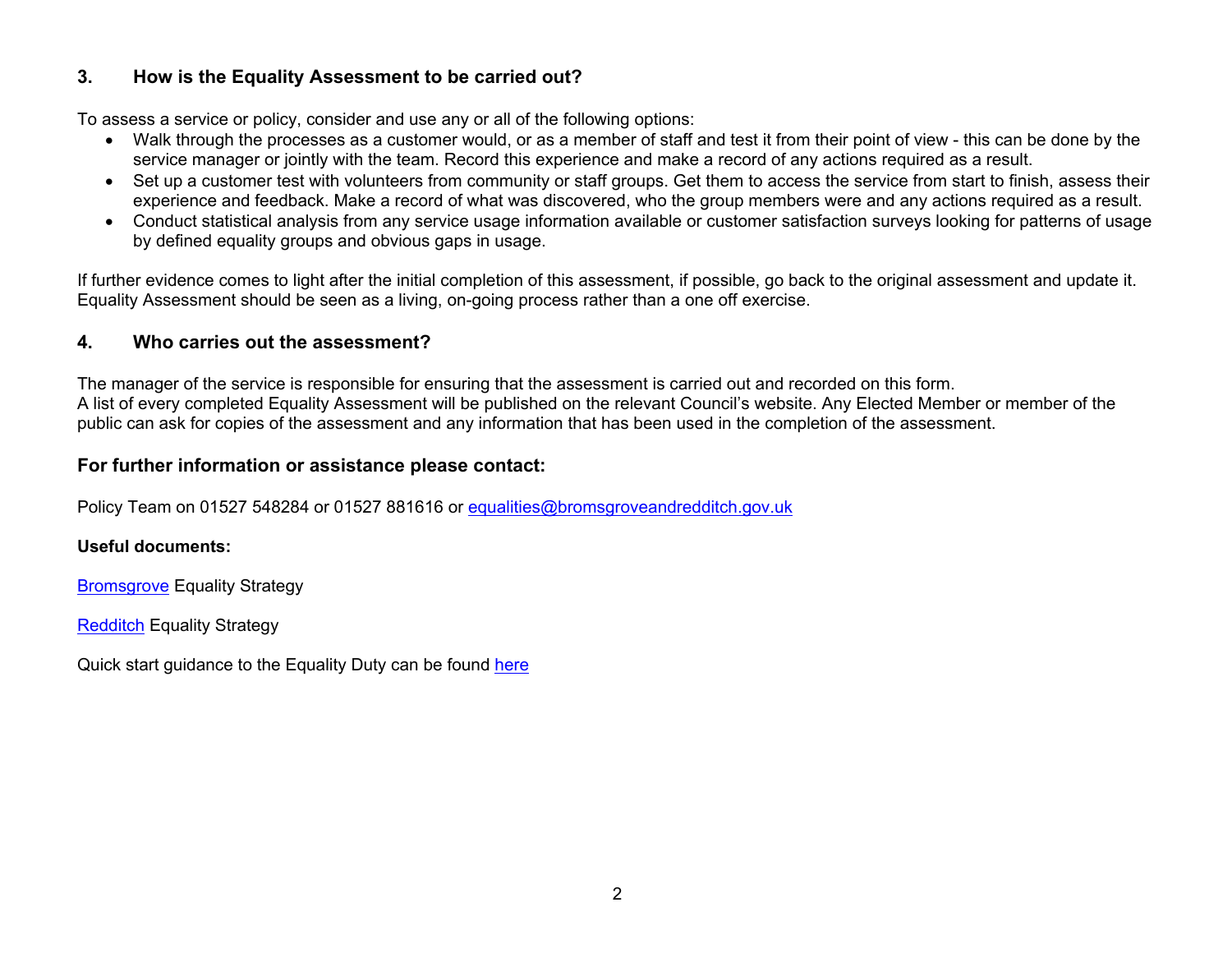#### **Equality Assessment Record**

#### **Please ensure the following:**

- That the document is understandable to a reader who has not read any other documents, and explains (on its own) how the Public Sector Equality Duty is met. This does not need to be lengthy, but must be complete.
- That available support information and data is identified and where it can be found. Also be clear about highlighting gaps in existing data or evidence that you hold, and how you have sought to address these knowledge gaps.
- That the equality impacts are capable of aggregation with those of other EIAs to identify the cumulative impact of all service changes made by the council on different groups of people.

| Title of                            |                        | <b>One Stop Shop Review</b> |                  |             |  |
|-------------------------------------|------------------------|-----------------------------|------------------|-------------|--|
| service/policy/procedure/spending   |                        |                             |                  |             |  |
| review being proposed               |                        |                             |                  |             |  |
| Name of service area                |                        | <b>Customer Services</b>    |                  |             |  |
| Name of Officer completing this     |                        | <b>Paul Stephenson</b>      |                  |             |  |
| assessment                          |                        |                             |                  |             |  |
| Date assessment completed           |                        | 14/11/19                    |                  |             |  |
| Name of decision maker (in relation |                        | <b>Executive</b>            |                  |             |  |
| to the change)                      |                        |                             |                  |             |  |
| Date decision made                  |                        |                             |                  |             |  |
|                                     |                        |                             |                  |             |  |
| Sign off on completion              | <b>Name</b>            |                             | <b>Signature</b> | <b>Date</b> |  |
| Lead officer completing             | <b>Paul Stephenson</b> |                             |                  | 14/11/19    |  |
| assessment                          |                        |                             |                  |             |  |
| <b>Equalities</b>                   | <b>Rebecca Green</b>   |                             |                  | 14/11/19    |  |
|                                     | (Policy Manager)       |                             |                  |             |  |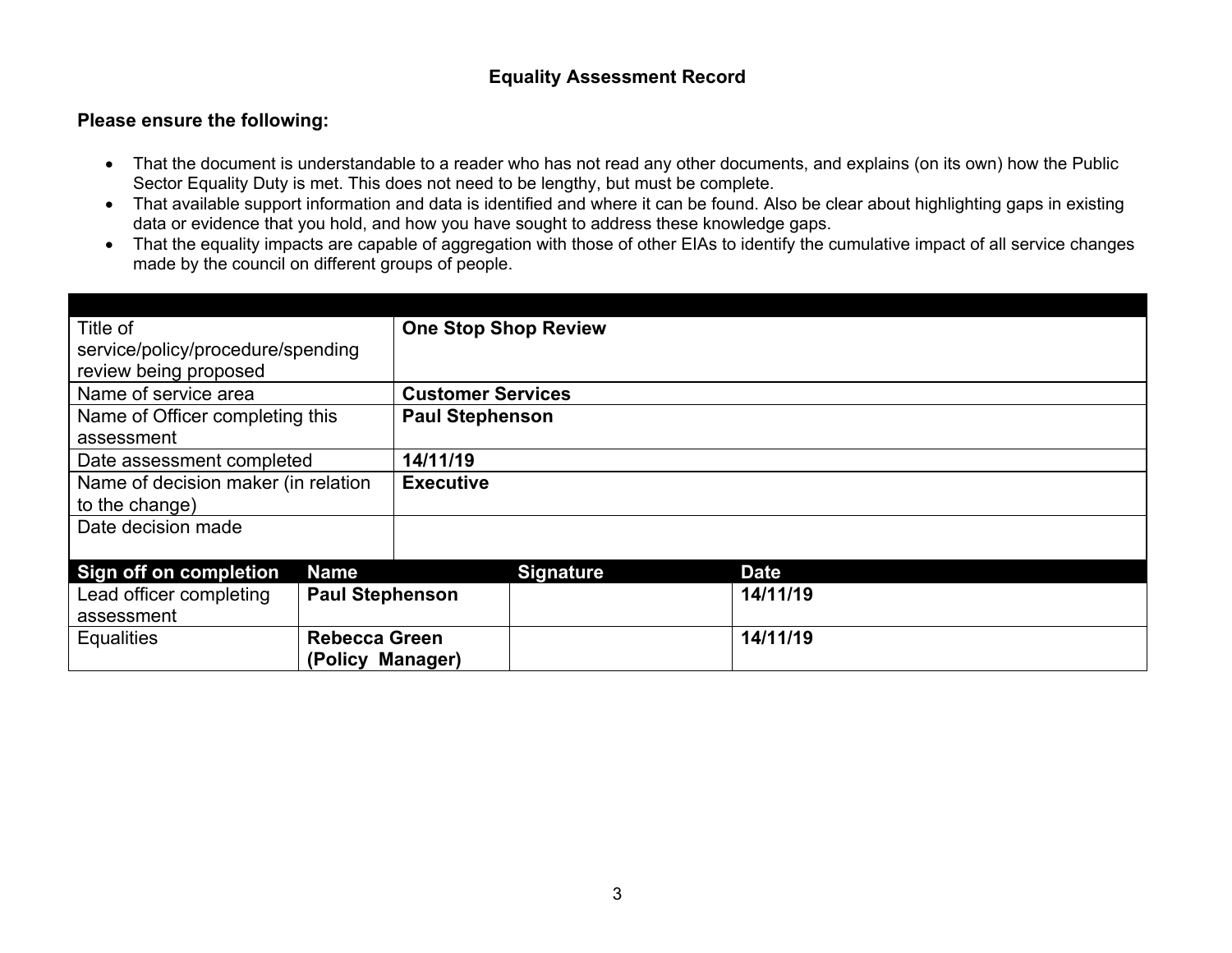## **Overview – Set the context**

Provide a clear overview of the aims of the service/policy/procedure and the proposed changes being made. Will current service users' needs continue to be met? Why is the change being proposed? What needs or duties is it designed to meet?

The proposal recommends closure of the Customer Service Centres (known as One Stop Shops) at Batchley, Winyates and Woodrow. The reasoning behind the case for closure is that over the past 10 years, visitor numbers have fallen significantly due to changes in working practices at the Town Hall, and within each service area. This has resulted in the One Stop Shops mostly being used solely to pay their council bills (mainly Rent and Council Tax), incurring a high cost for the council in regards of staffing and overheads.

Customers who wish to pay their rent in person can now use a rent payment card which is accepted at a Post Office or Paypoint location. This will be a better, more effective alternative as they are open longer hours than the One Stop Shops (OSS are only open for ½ day Monday-Friday). There are at least 1 Paypoint or Post Office within the centres at Winyates, Woodrow and Batchley. Customers who wish to pay their Council Tax in person will shortly be able to pay using their bill at any Post Office or Paypoint location.

Housing appointments will be conducted in the existing locality buildings, in customer homes or at the Town Hall or any other council premise subject to customer need.

The suggested date of closure is April 2020 and the roll-out of barcoded billing is planned for January 2020.

All of the alternative payment methods (direct debit, 24 hrs automated telephone line, bank standing order, postal cheque, online payment) are still available as alternatives.

Customers who need to contact the council for advice can still continue to use alternative methods of contact such as telephone, email, via the internet or visiting the town hall.

| Who is the proposal likely to<br>affect? | <b>Yes</b> | No |
|------------------------------------------|------------|----|
| All residents                            | ⋈          |    |
| Specific group(s)                        |            |    |
| All Council employees                    |            |    |
| Specific group(s) of employees           |            |    |
| Other (identify)                         |            |    |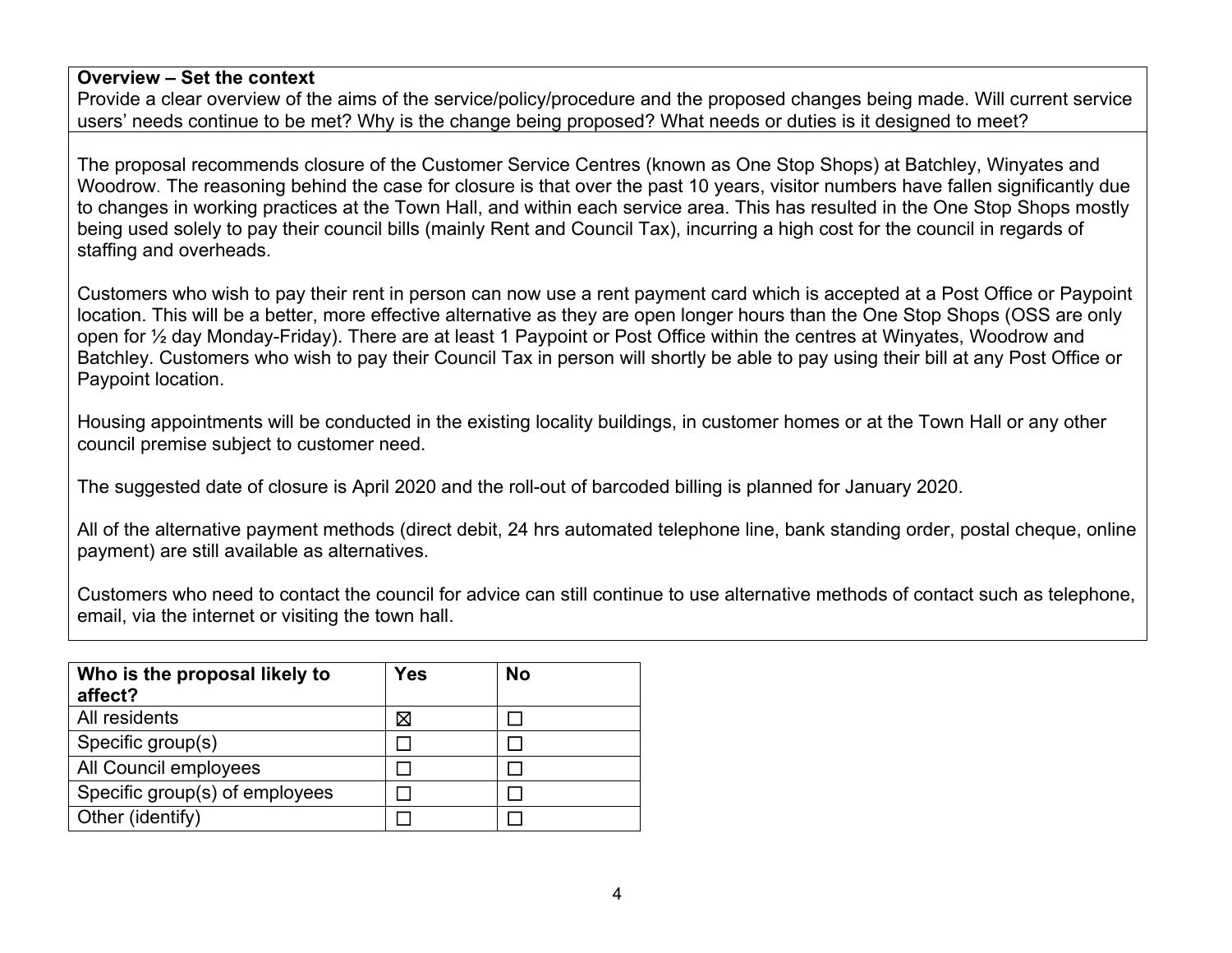**Detail-** Outline who could be affected, and how they could be affected by the proposal/service change. Include current service users and those who could benefit from but do not currently access the service.

Adults with disabilities – will be able to use post office/Paypoint in each of the centres to pay for their services, or alternatively can use on of the alternative payments in the overview, or visit the town hall where disabled parking spaces are provided free of charge or via local buses which are adapted for people with disabilities. In certain circumstances, home visits are also a possibility for customers who would find accessing any other means of contact difficult, at the discretion of the relevant service area.

Adults with young children – will be able to use post office/Paypoint in each of the centres to pay for their services, or alternatively can use on of the alternative payments in the overview, or visit the town hall.

Older people – will be able to use post office/Paypoint in each of the centres to pay for their services, or alternatively can use on of the alternative payments in the overview, or visit the town hall.

The service will now benefit people with disabilities, adults with young children and older people all across the Borough, as there are numerous post offices/Paypoint locations. This will enable the predominant services currently provided by the One Stop Shops (Paying rent & Council Tax) to be accessed by people in their own localities.

**Evidence and data used to inform your equality impact assessment** What **data, research, or trend analysis** have you used? Describe how you have got your information and what it tells you.

Equality data is not gathered on service users accessing the One Stop Shops, however a recent survey has shown that 85% of visitors to the centre come to pay for council services, 10% come to ask a question of the Customer Service Advisor and the remaining 5% either use the telephone or attend a pre-arranged appointment.

Results from the 2018 Redditch Community Survey 43% of people stated their main method of contacting the council was by telephone Further 20% said preferred method was website Only 6% said their preferred method was face to face

## **Engagement and Consultation**

What engagement and consultation have you undertaken about the proposal with current service users, potential users and other stakeholders? What is important to them regarding the current service? How does (or could) the service meet their needs?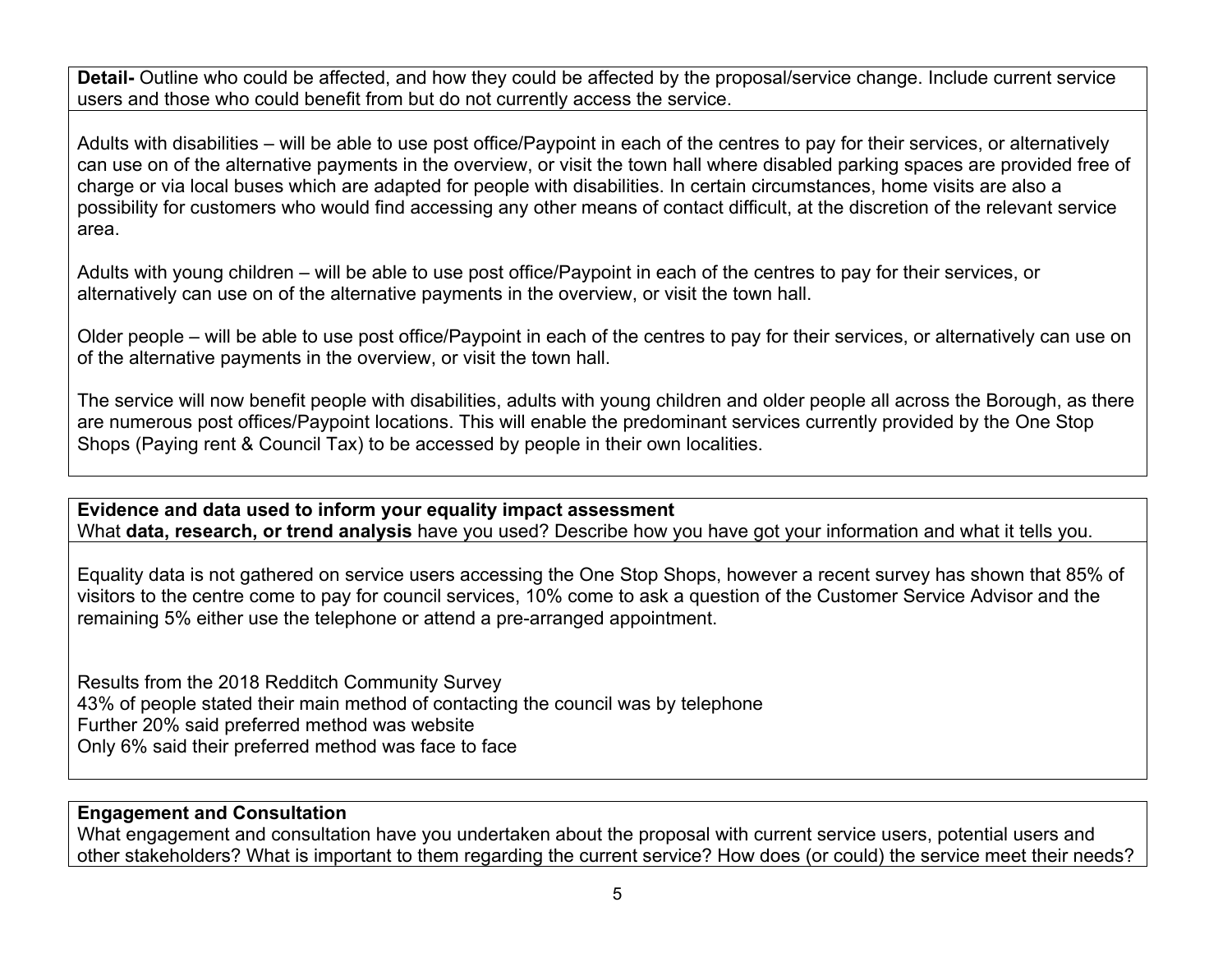How will they be affected by the proposal? What potential impacts did they identify because of their protected characteristic(s)? Did they identify any potential barriers they may face in accessing services/other opportunities that meet their needs?

A survey was conducted with 267 customers of the One Stop Shops in July and August 2019, to ascertain their reasons for using the One Stop Shops.

This showed that 85% of visitors to the centre come to pay for council services, 10% come to ask a question of the Customer Service Advisor and the remaining respondents either use the telephone (13 people) or attend a pre-arranged appointment (4 people).

## **Public Sector Equality Duty**

Due regard must be given to the three aims of the Equality Duty. This means that you must consciously think about the three aims as part of the process of decision-making. Consider the current service and any proposed changes, thinking about what issues may arise.

| <b>Equality Duty aims</b>                                                                                                                                                                                                           | <b>Evidence</b>                                                                                                                                                                                                                                                                                                                                                                                                                                                                                                                                                                                                                                                                                                                                                                                                                                                                                                                |
|-------------------------------------------------------------------------------------------------------------------------------------------------------------------------------------------------------------------------------------|--------------------------------------------------------------------------------------------------------------------------------------------------------------------------------------------------------------------------------------------------------------------------------------------------------------------------------------------------------------------------------------------------------------------------------------------------------------------------------------------------------------------------------------------------------------------------------------------------------------------------------------------------------------------------------------------------------------------------------------------------------------------------------------------------------------------------------------------------------------------------------------------------------------------------------|
| Eliminate unlawful<br>discrimination, harassment and<br>victimisation<br>How does the proposal/service<br>ensure that there is no barrier or<br>disproportionate impact for anyone<br>with a particular protected<br>characteristic | Evidence shows that 85% of the people using the One Stop Shops come to make a<br>payment. Although the proposal is to close the One Stop Shops, in order to reduce any<br>negative impact, the proposal is that customers can make their payments at other local<br>locations via the Post Office or Paypoint. This has in fact increased the accessibility to this<br>part of the service for everyone, as there are more places across the Borough they can<br>use and opening times are longer.<br>All of the alternative payment methods (direct debit, 24 hrs automated telephone line,<br>bank standing order, postal cheque, online payment, payment in person at Redditch Town<br>Hall) are still available as alternatives.<br>Customers who need to contact the council for advice can still continue to use alternative<br>methods of contact such as telephone, email, via the internet or visiting the Town Hall. |
|                                                                                                                                                                                                                                     |                                                                                                                                                                                                                                                                                                                                                                                                                                                                                                                                                                                                                                                                                                                                                                                                                                                                                                                                |
| <b>Advance equality of opportunity</b><br>between different groups                                                                                                                                                                  | With customers able to make their payments at other local locations via the Post Office or<br>Paypoint, accessibility to this part of the service has become more accessible for                                                                                                                                                                                                                                                                                                                                                                                                                                                                                                                                                                                                                                                                                                                                               |
| How does the proposal/service                                                                                                                                                                                                       | everyone, as there are more places they can use and opening times are longer.                                                                                                                                                                                                                                                                                                                                                                                                                                                                                                                                                                                                                                                                                                                                                                                                                                                  |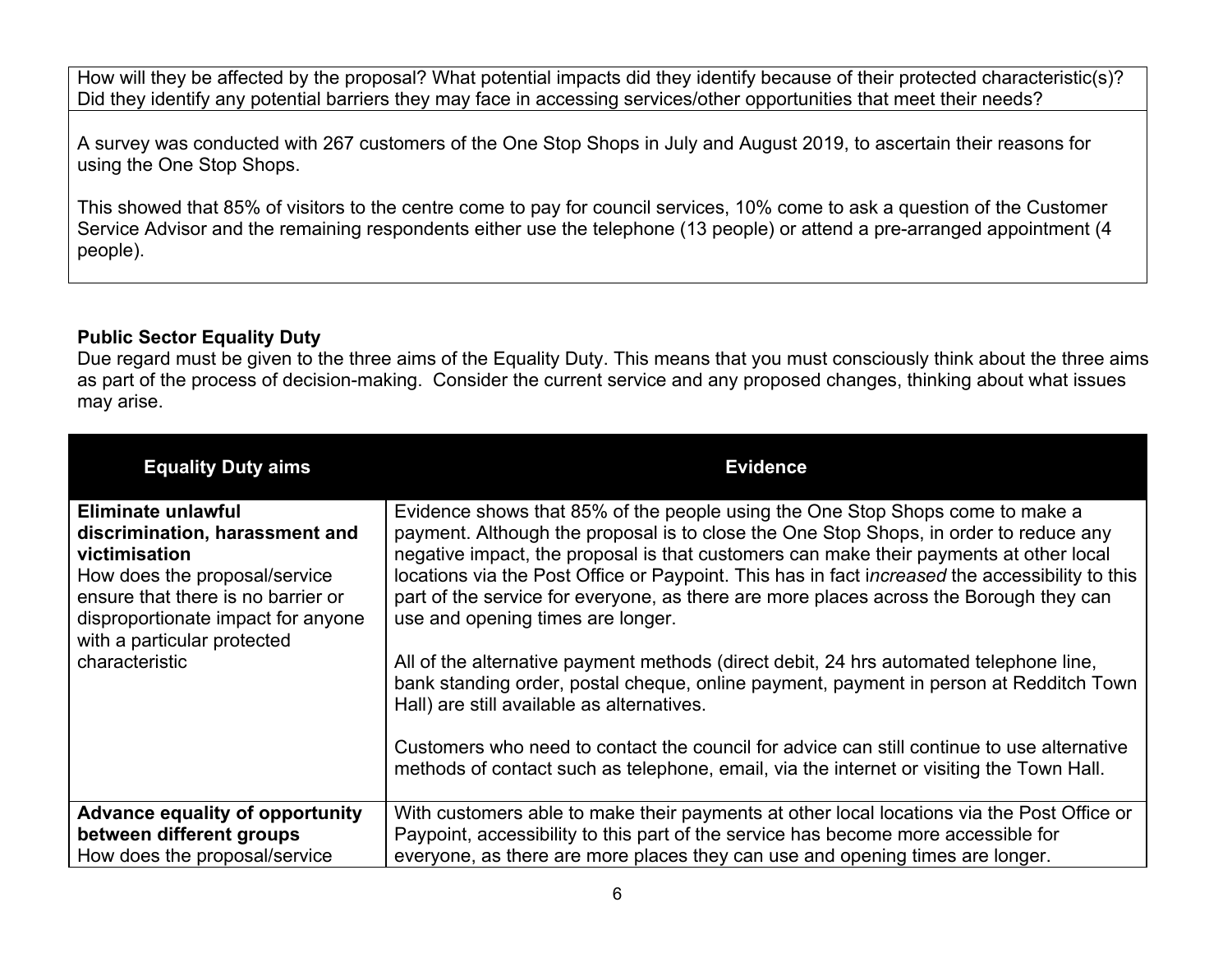| ensure that its intended outcomes<br>promote equality of opportunity for<br>users? Identify inequalities faced by<br>those with specific protected<br>characteristic(s).               |     |
|----------------------------------------------------------------------------------------------------------------------------------------------------------------------------------------|-----|
| Foster good relations between<br>different groups<br>Does the service contribute to good<br>relations or to broader community<br>cohesion objectives? How does it<br>achieve this aim? | n/a |

## **Is there evidence of actual or potential unfairness for the following equality groups?**

- Does the proposal target or exclude a specific equality group or community?
- Does it affect some equality groups or communities differently and can this be justified?
- Is the proposal likely to be equally accessed by all equality groups and communities? If not, can this be justified?

(It may be useful to consider other groups, not included in the Equality Act, especially if the proposal is specifically for them e.g. lone parents, refugees, unemployed people, carers)

**Impact of proposal-** Describe the likely impact of the proposal on people because of their protected characteristic and how they may be affected. How likely is it that people with this protected characteristic will be negatively affected? What are the barriers that might make access difficult or stop different groups or communities accessing the proposal? How great will that impact be on their well-being? Could the proposal promote equality and good relations between different groups? How?

#### If you have identified any area of actual or potential unfairness that cannot be justified, can you eliminate or minimise **this?**

What mitigating actions can be taken to reduce or remove this impact? (Include these in the action plan at the end of the assessment) Equal treatment does not always produce equal outcomes; sometimes you will have to take specific steps for particular groups to address an existing disadvantage or to meet differing needs.

| <b>Protected Group</b> | Impact of<br>proposal | <b>Justification for any</b><br>actual or potential<br>unfairness identified | If you have identified any area of actual or potential<br>unfairness that cannot be justified, can you<br>eliminate or minimise this? |
|------------------------|-----------------------|------------------------------------------------------------------------------|---------------------------------------------------------------------------------------------------------------------------------------|
| Age                    | <b>High</b>           | Mitigating actions being See actions below                                   |                                                                                                                                       |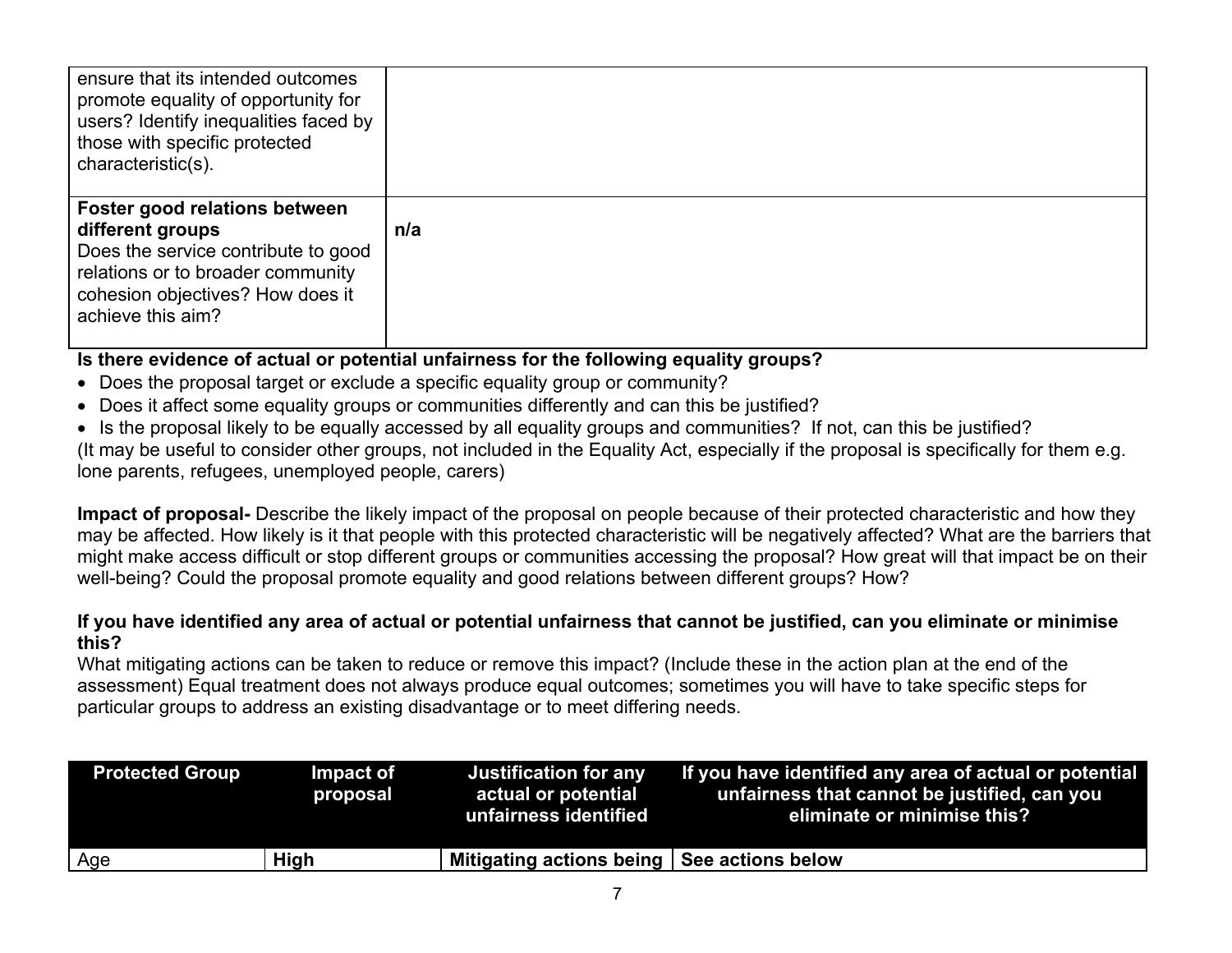|                    | • Removal of<br>local, well<br>established<br><b>Council office</b><br>for payment<br>could be<br>worrying or<br>confusing<br>• Older<br>residents<br>might not be<br>aware of<br>alternative<br>methods of<br>engaging with<br>the Council | implemented                                    |                   |
|--------------------|---------------------------------------------------------------------------------------------------------------------------------------------------------------------------------------------------------------------------------------------|------------------------------------------------|-------------------|
| <b>Disability</b>  | High<br>• Removal of                                                                                                                                                                                                                        | <b>Mitigating actions being</b><br>implemented | See actions below |
|                    | local, well<br>established                                                                                                                                                                                                                  |                                                |                   |
|                    | <b>Council office</b>                                                                                                                                                                                                                       |                                                |                   |
|                    | for payment                                                                                                                                                                                                                                 |                                                |                   |
|                    | could be                                                                                                                                                                                                                                    |                                                |                   |
|                    | worrying or<br>confusing                                                                                                                                                                                                                    |                                                |                   |
|                    | • Some                                                                                                                                                                                                                                      |                                                |                   |
|                    | residents with                                                                                                                                                                                                                              |                                                |                   |
|                    | disabilities (&<br>potentially                                                                                                                                                                                                              |                                                |                   |
|                    | carers) might                                                                                                                                                                                                                               |                                                |                   |
|                    | not be aware                                                                                                                                                                                                                                |                                                |                   |
|                    | of alternative                                                                                                                                                                                                                              |                                                |                   |
|                    | methods of<br>engaging with                                                                                                                                                                                                                 |                                                |                   |
|                    | the Council                                                                                                                                                                                                                                 |                                                |                   |
| Transgender        | n/a                                                                                                                                                                                                                                         | n/a                                            | n/a               |
| Marriage and Civil | n/a                                                                                                                                                                                                                                         | n/a                                            | n/a               |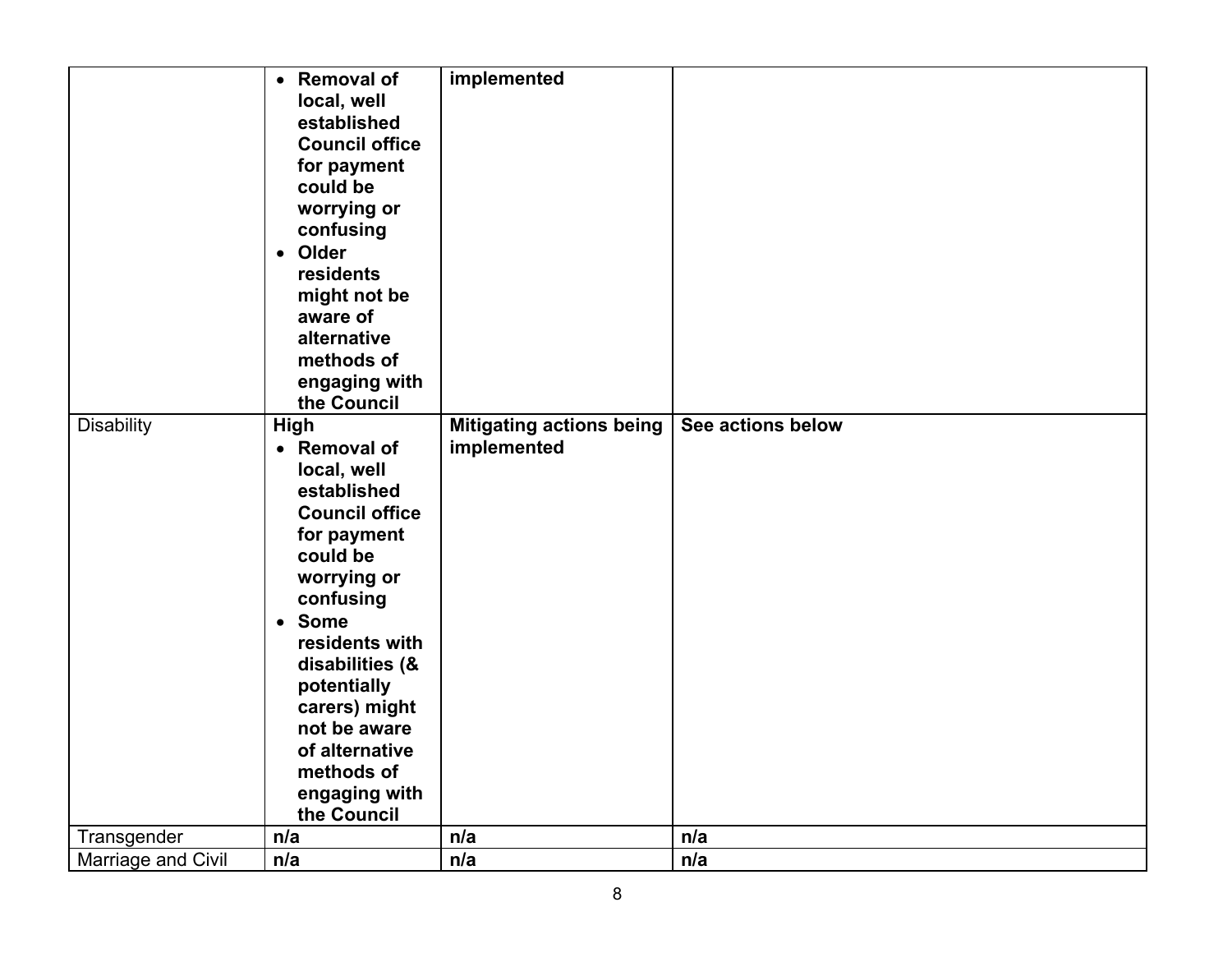| Partnership                |                                                                                                                                                                                                                                   |                                         |                   |
|----------------------------|-----------------------------------------------------------------------------------------------------------------------------------------------------------------------------------------------------------------------------------|-----------------------------------------|-------------------|
| Pregnancy and<br>Maternity | High<br>• Removal of<br>local, well<br>established<br><b>Council office</b><br>for payment<br>could be<br>worrying<br>• Some new<br>mothers might<br>not be aware<br>of alternative<br>methods of<br>engaging with<br>the Council | Mitigating actions being<br>implemented | See actions below |
| Race                       | <b>Medium</b>                                                                                                                                                                                                                     | Mitigating actions being<br>implemented | See actions below |
| Religion or Belief         | n/a                                                                                                                                                                                                                               | n/a                                     | n/a               |
| Sex (Male/ Female)         | n/a                                                                                                                                                                                                                               | n/a                                     | n/a               |
| <b>Sexual Orientation</b>  | n/a                                                                                                                                                                                                                               | n/a                                     | n/a               |

### **How will you monitor any changes identified?**

You will need to ensure that monitoring systems are established to check for impact on the protected characteristics and human rights after the decision has been implemented. Describe the systems which are set up to:

- monitor impact (positive and negative, intended and unintended) for different groups
- monitor barriers for different groups
- enable open feedback and suggestions from different communities
- ensure that the EIA action plan (below) is delivered

**The actions required to address these findings are set out below.**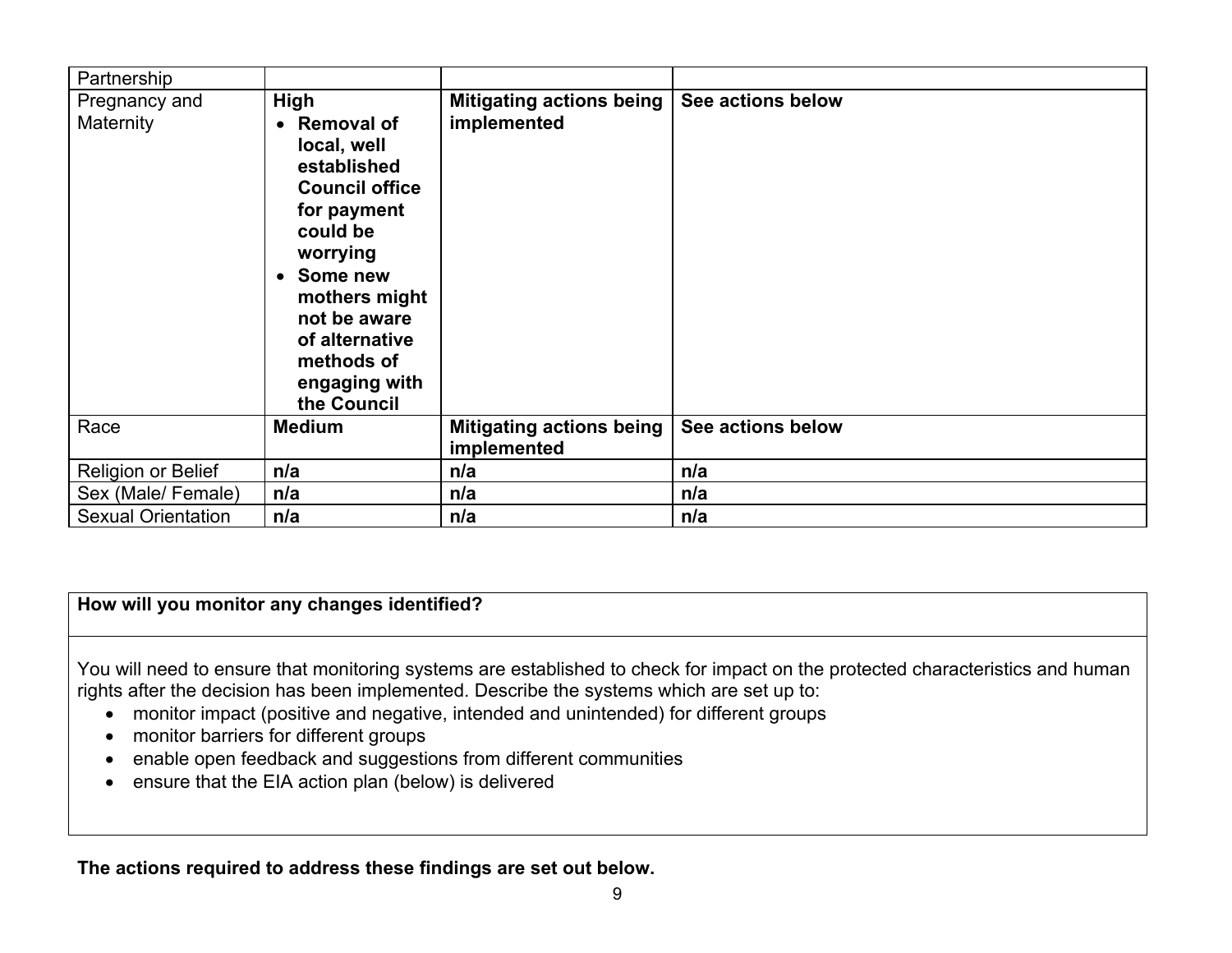| <b>Action Required</b>                                                                                                                             | <b>By Whom</b>                   | <b>By When</b>        | <b>Completion</b><br><b>Date</b> |
|----------------------------------------------------------------------------------------------------------------------------------------------------|----------------------------------|-----------------------|----------------------------------|
| Rent card implementation                                                                                                                           | Paul Stephenson                  | 11/11/19              | 11/11/19                         |
| <b>Council Tax barcoded billing</b>                                                                                                                | Paul Stephenson                  | 02/12/19              |                                  |
| Communication on changes with One Stop Shop customers                                                                                              | Paul Stephenson                  | 01/01/20-<br>05/04/20 |                                  |
| Wider communication of changes with communities, including<br>targeted messages to community groups/venues and translated<br>materials as required | Paul Stephenson<br>Rebecca Green | 01/01/20-<br>05/04/20 |                                  |

When you have completed this assessment, retain a copy and send an electronic copy to the Policy Team (Equalities) **attaching any supporting evidence used to carry out the assessment.**

## **Glossary**

#### **Direct discrimination**

- Treating someone less favourably than someone else in the same circumstances, e.g.:
	- In employment, racist or sexist banter, derogatory comments and innuendo
	- Failure to treat grievances seriously or to investigate effectively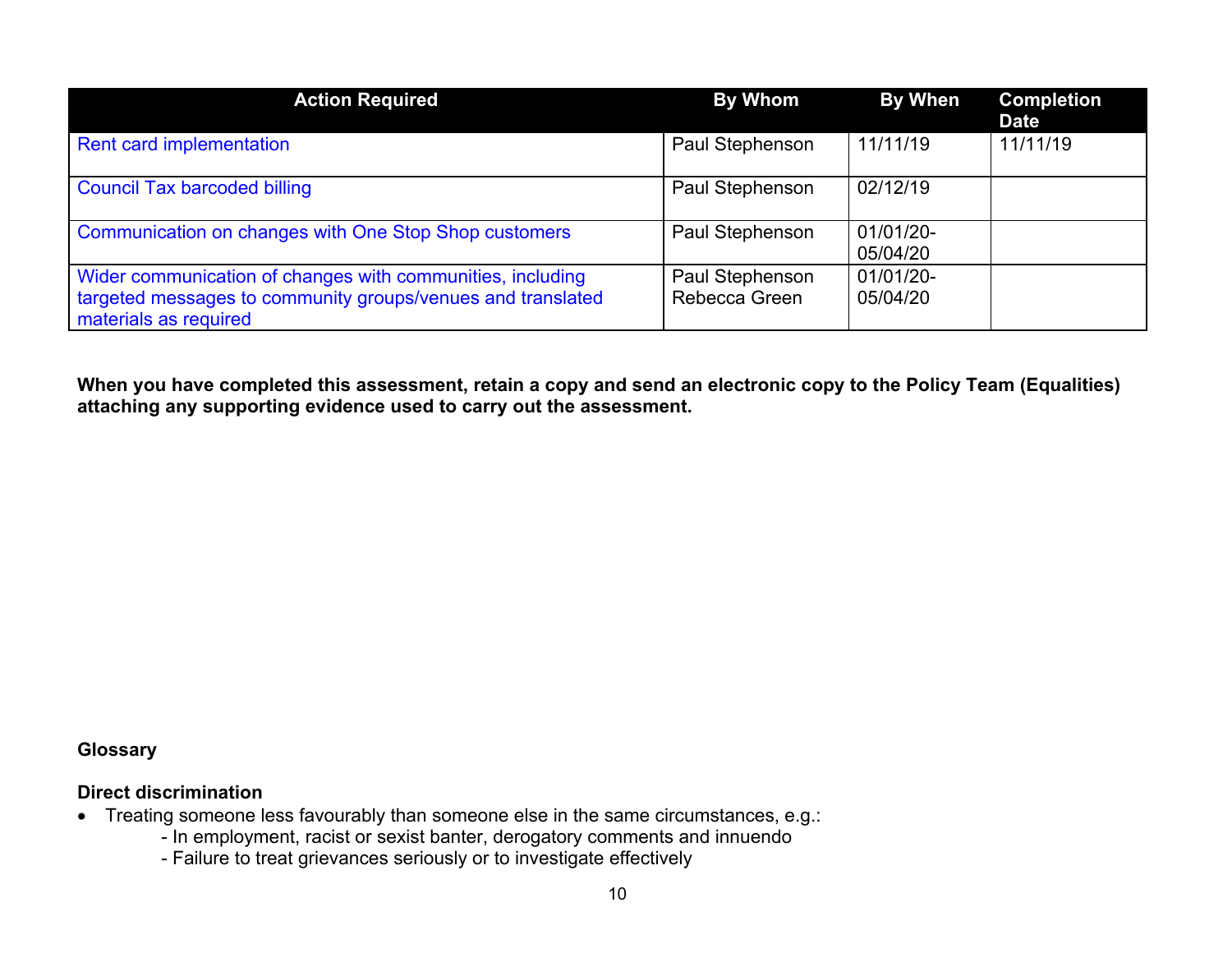- Unfairly denying access to employment, training or facilities and services

## **Indirect discrimination**

- Where a provision, criterion or practice is applied equally to all but has the effect excluding or reducing the access for a particular group and is not a proportionate means of achieving a legitimate aim. Even if this effect is unintentional, it can still be unlawful, e.g.:
	- Unnecessary height restrictions for access to employment opportunities
	- Refusing training for promotion to people who work part-time
	- Requiring fluency in a language where this is not necessary
	- Relying on word of mouth to recruit to employment or training opportunities
	- Qualification requirements that are not justified for the level of the job.

## **Policy, Practices and Services**

- Refers to any activity the council does, be that a service we provide, an initiative we run, a policy we write or a procedure we observe**.**
- It may refer to the way we do things which are customary
- It may refer to activities we undertake such as meetings, focus groups or publications we produce.

## **Protected Characteristics**

**Age -** consider all age groups although legal protection only applies to people aged 18 or over

**Disability -** consider all types of impairment, physical and mental, sensory, visible and hidden

- Learning disability
- Families and carers of disabled children
- Mobility impairments
- Wheelchair users
- Mental health needs/ disorders and psychological conditions
- HIV/ Aids
- Sensory impairments such as sight and hearing
- Cancer and long term progressive conditions such as MS

**Gender –** refers to the physiological fact of being male or female

 consider whether something has a different impact on men or women - particularly if it's more of an impact on women, consider the impact if they have caring responsibilities whether its childcare or other types of care

**Gender re-assignment -** Transgender (Gender Dysphoria )- or the preferred term, Gender Confirmation

Consider all stages of re-assignment**,** before, during and after re-assignment treatment or gender confirmation surgery

# **Marriage and Civil Partnerships –**

It *only* covers those who are married or in a civil partnership (NB single status is not protected in the Equality Act)